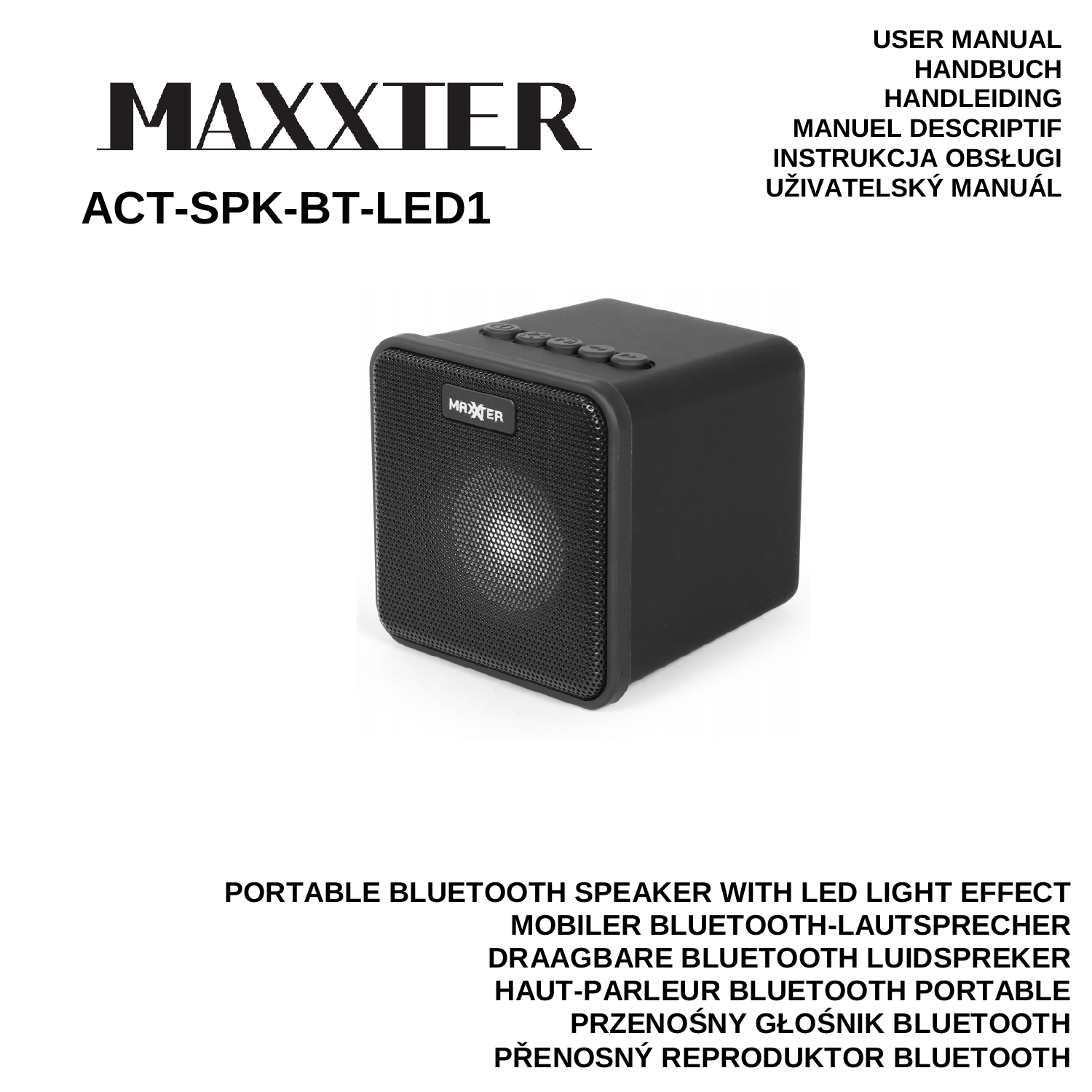## **Features**

- Portable Bluetooth speaker with LED light effect
- Bluetooth signal reach up to 10 m
- Can also be used as Bluetooth handsfree kit
- Non-Bluetooth devices can also be connected via 3.5 mm audio cable
- Up to 5 hours of music streaming on a single charge
- IPX3 Splashproof design

# **Specifications**

- $\bullet$  Interface: Bluetooth v.5.0, (audio + handsfree profile)
- Bluetooth frequency range: 2.402 GHz 2.480 GHz
- Transmitting power: < 5 dBm
- Speaker: 40 mm, 4 Ohm
- RMS power output: 5 W
- Frequency response: 900Hz 20KHz
- S/N ratio: 80 dB
- DC input: MicroUSB 5 VDC up to 1 A
- AUX input: 3.5 mm
- Battery: rechargeable 500 mAh Li-Polymer
- Dimensions: 75 x 75 x 75 mm



MADE IN CHINA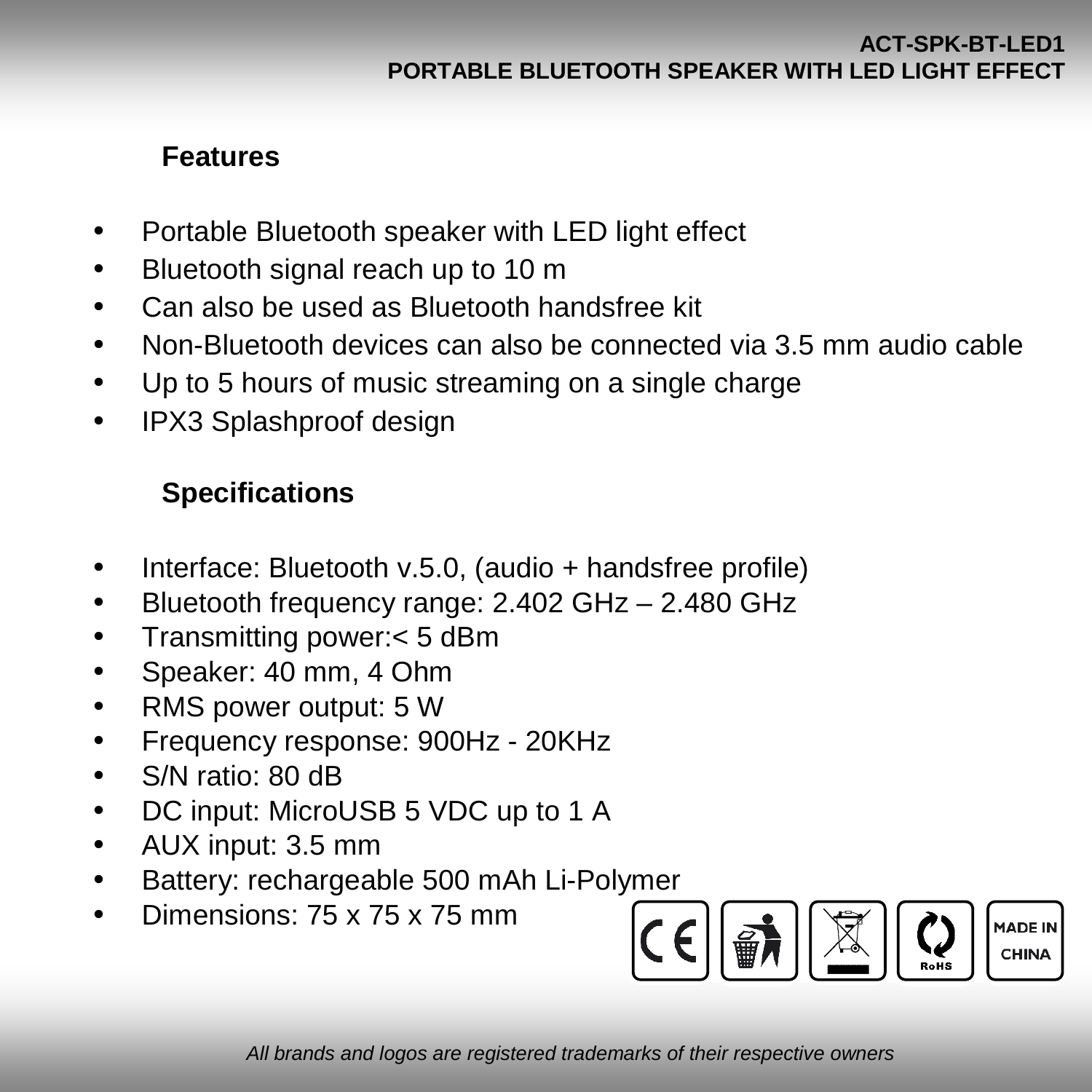

*All brands and logos are registered trademarks of their respective owners*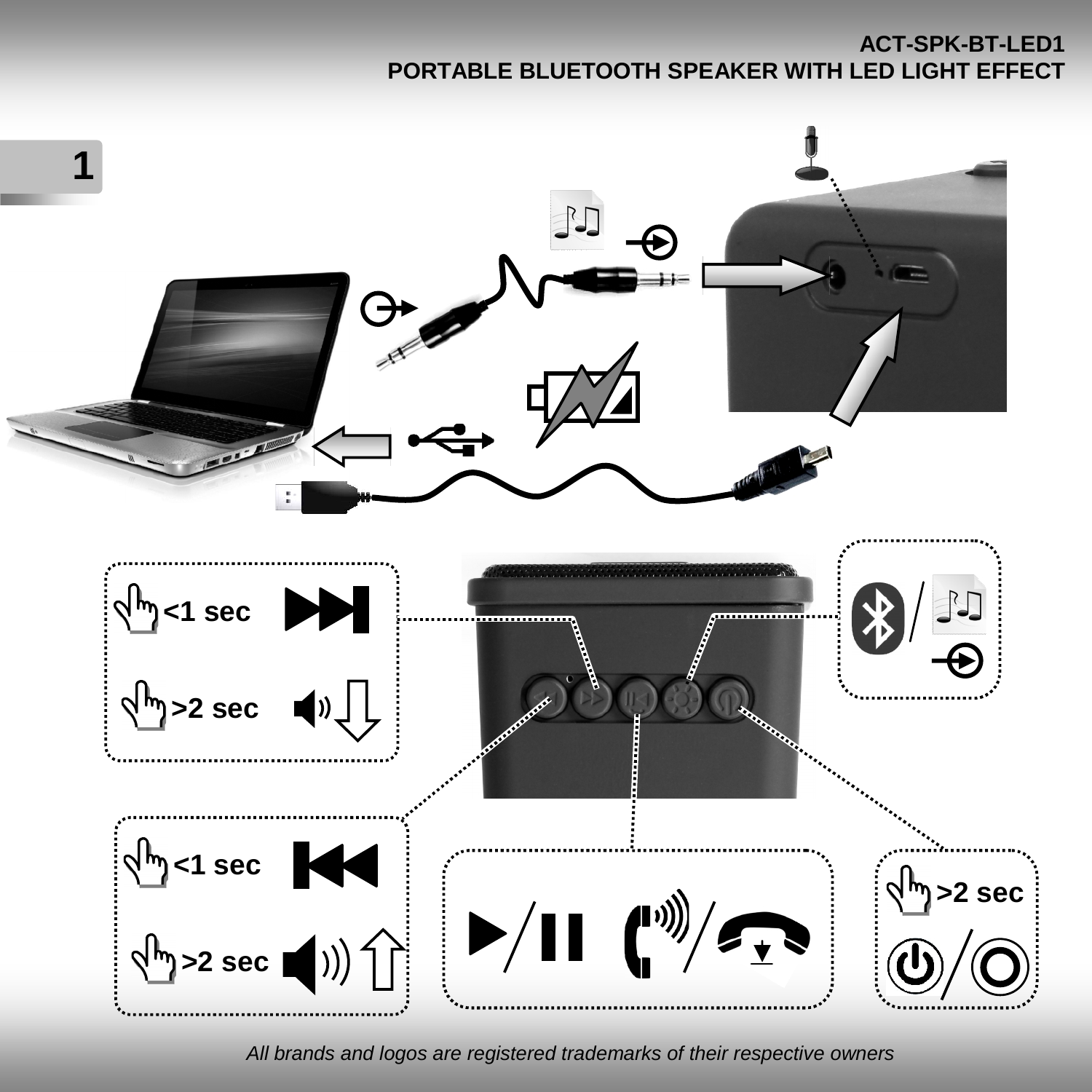



**>2 sec**

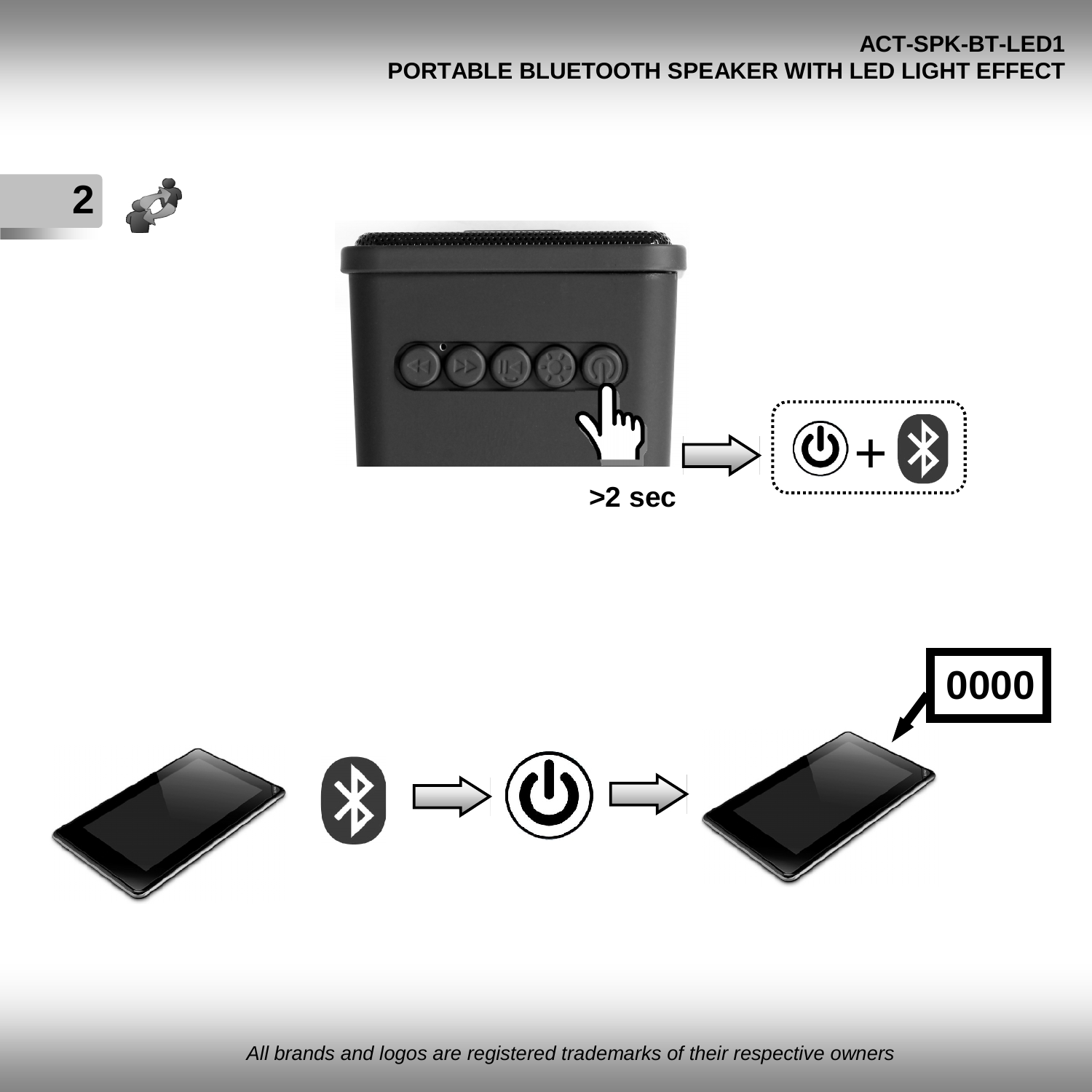

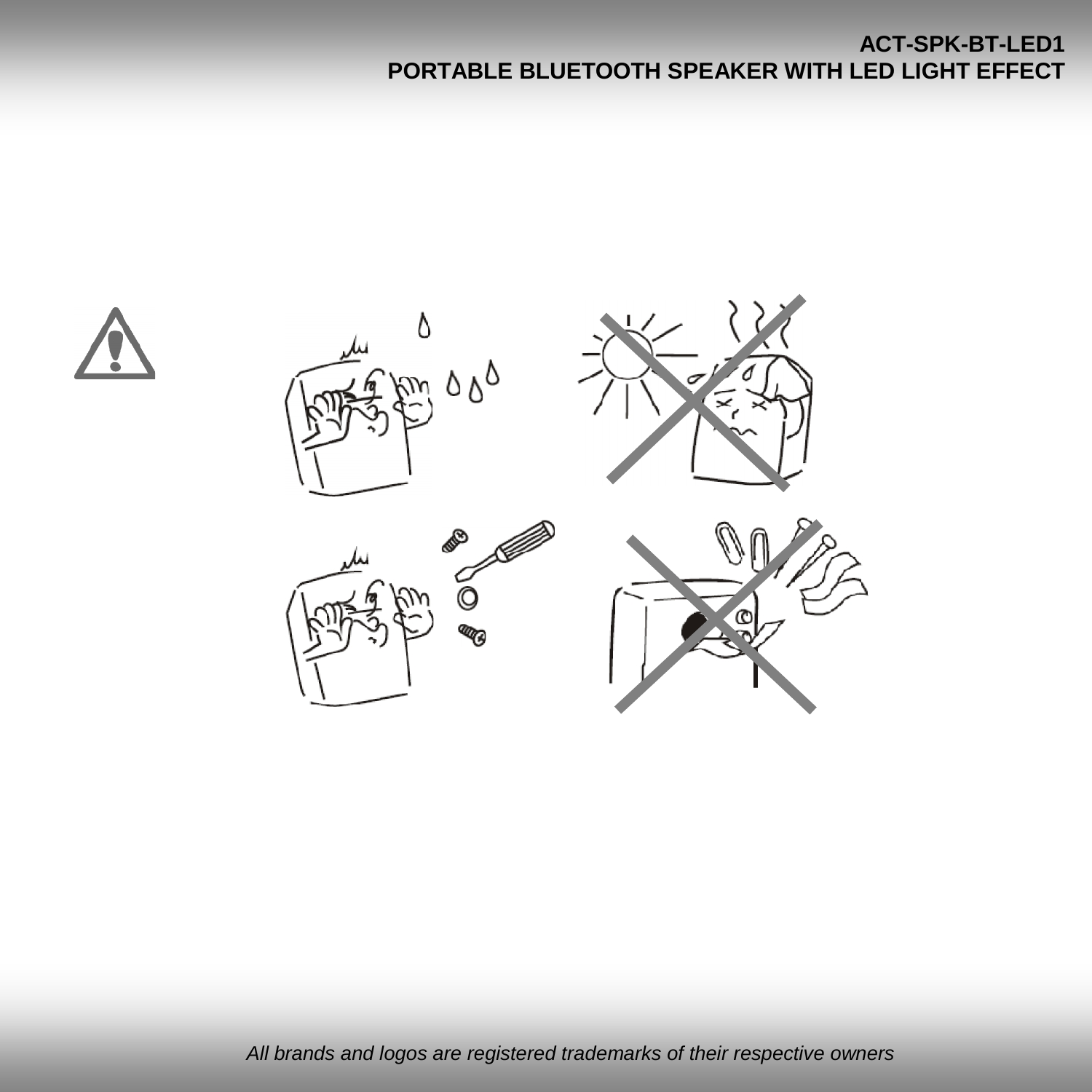|                                                                                                                                   |                                                                                              | (ENG) Declaration of conformity                                                    |                 |  |  |  |  |
|-----------------------------------------------------------------------------------------------------------------------------------|----------------------------------------------------------------------------------------------|------------------------------------------------------------------------------------|-----------------|--|--|--|--|
| This product is tested and complies with the essential requirements of the laws of member states concerning                       |                                                                                              |                                                                                    |                 |  |  |  |  |
| RED (2014/53/EU), RoHS (2011/65/EU). The CE declaration can be found under www.maxxter.biz                                        |                                                                                              |                                                                                    |                 |  |  |  |  |
|                                                                                                                                   |                                                                                              | (DE) Konformitätserklärung                                                         |                 |  |  |  |  |
| Dieses Produkt wurde getestet und stimmt mit den grundlegenden Anforderungen der Richtlinie RED (2014/53/EU),                     |                                                                                              |                                                                                    |                 |  |  |  |  |
| RoHS (2011/65/EU) überein. Die Konformitätserklärung kann auf unserer Webseite www.maxxter.biz heruntergeladen werden.            |                                                                                              |                                                                                    |                 |  |  |  |  |
|                                                                                                                                   |                                                                                              | (ES) Declaración de conformidad                                                    |                 |  |  |  |  |
| Este producto está probado y cumple con los requisitos esenciales de las leyes de los estados miembros con respecto a             |                                                                                              |                                                                                    |                 |  |  |  |  |
|                                                                                                                                   | RED (2014/53/EU), RoHS (2011/65/EU). La declaración CE se puede encontrar en www.maxxter.biz |                                                                                    |                 |  |  |  |  |
|                                                                                                                                   |                                                                                              | (CZ) Prohlášení o shod                                                             |                 |  |  |  |  |
| Tento produkt je testován a spl uje základní požadavky právních p edpis lenských stát týkajících se RED (2014/53/EU),             |                                                                                              |                                                                                    |                 |  |  |  |  |
|                                                                                                                                   |                                                                                              | RoHS (2011/65/EU). Prohlášení CE naleznete na www.maxxter.biz                      |                 |  |  |  |  |
|                                                                                                                                   |                                                                                              | (FR/BE) Déclaration de conformité                                                  |                 |  |  |  |  |
| Le produit est contrôlé et rempli les exigences des directives nationales et de la directive RED (2014/53/EU), RoHS (2011/65/EU). |                                                                                              |                                                                                    |                 |  |  |  |  |
| La conformité CE a été démontrée et les déclarations correspondantes sont déposées chez le fabricant a: www.maxxter.biz           |                                                                                              |                                                                                    |                 |  |  |  |  |
|                                                                                                                                   |                                                                                              | (HR) Izjava o sukladnosti                                                          |                 |  |  |  |  |
| Ovaj je proizvod testiran i udovoljava osnovnim zahtjevima zakona država lanica u vezi RED (2014/53/EU), RoHS (2011/65/EU).       |                                                                                              |                                                                                    |                 |  |  |  |  |
|                                                                                                                                   |                                                                                              | Izjava CE se može na i pod www.maxxter.biz                                         |                 |  |  |  |  |
|                                                                                                                                   |                                                                                              | (IT) Dichiarazione di conformità                                                   |                 |  |  |  |  |
| Questo prodotto è testato ed è conforme ai requisiti essenziali delle leggi degli stati membri in materia di RED (2014/53/EU),    |                                                                                              |                                                                                    |                 |  |  |  |  |
|                                                                                                                                   |                                                                                              | RoHS (2011/65/EU). La dichiarazione CE è disponibile all'indirizzo www.maxxter.biz |                 |  |  |  |  |
|                                                                                                                                   |                                                                                              | (PT) Declaração de conformidade                                                    |                 |  |  |  |  |
| Este produto foi testado e está em conformidade com os requisitos essenciais das leis dos estados membros sobre                   |                                                                                              |                                                                                    |                 |  |  |  |  |
| RED (2014/53/EU), RoHS (2011/65/EU). A declaração CE pode ser encontrada em www.maxxter.biz                                       |                                                                                              |                                                                                    |                 |  |  |  |  |
|                                                                                                                                   |                                                                                              | (PL) Deklaracja zgodno ci                                                          |                 |  |  |  |  |
| Ten produkt został przetestowany i jest zgodny z zasadniczymi wymaganiami prawnymi pa stw członkowskich dotycz cymi               |                                                                                              |                                                                                    |                 |  |  |  |  |
| RED (2014/53/EU), RoHS (2011/65/EU). Deklaracja CE znajduje si na stronie www.maxxter.biz                                         |                                                                                              |                                                                                    |                 |  |  |  |  |
|                                                                                                                                   |                                                                                              | (RO) Declaratie de conformitate                                                    |                 |  |  |  |  |
| Acest produs este testat i respect cerintele esentiale ale legislatiilor statelor membre privind RED (2014/53/EU),                |                                                                                              |                                                                                    |                 |  |  |  |  |
|                                                                                                                                   |                                                                                              | RoHS (2011/65/EU). Declaratia CE se g se te pe www.maxxter.biz                     |                 |  |  |  |  |
|                                                                                                                                   |                                                                                              | (SK) Vyhlásenie o zhode                                                            |                 |  |  |  |  |
| Tento produkt je testovaný a sp a základné požiadavky právnych predpisov lenských štátov týkajúcich sa                            |                                                                                              |                                                                                    |                 |  |  |  |  |
| RED (2014/53/EU), RoHS (2011/65/EU). Vyhlásenie CE nájdete na stránke www.maxxter.biz                                             |                                                                                              |                                                                                    |                 |  |  |  |  |
|                                                                                                                                   |                                                                                              | (SL) Izjava o skladnosti                                                           |                 |  |  |  |  |
| Ta izdelek je preizkušen in ustreza bistvenim zahtevam zakonov držav lanic o RED (2014/53/EU), RoHS (2011/65/EU). Izjava CE       |                                                                                              |                                                                                    |                 |  |  |  |  |
|                                                                                                                                   |                                                                                              | je na voljo pod www.maxxter.biz                                                    |                 |  |  |  |  |
|                                                                                                                                   | (GR)                                                                                         | μμ                                                                                 |                 |  |  |  |  |
| $\mu\mu$                                                                                                                          | μ                                                                                            |                                                                                    | μ               |  |  |  |  |
|                                                                                                                                   |                                                                                              | q RED (2014/53/EU),                                                                |                 |  |  |  |  |
|                                                                                                                                   | CE <sub>µ</sub>                                                                              |                                                                                    |                 |  |  |  |  |
| RoHS (2011/65/EU).                                                                                                                |                                                                                              |                                                                                    | www.maxxter.biz |  |  |  |  |